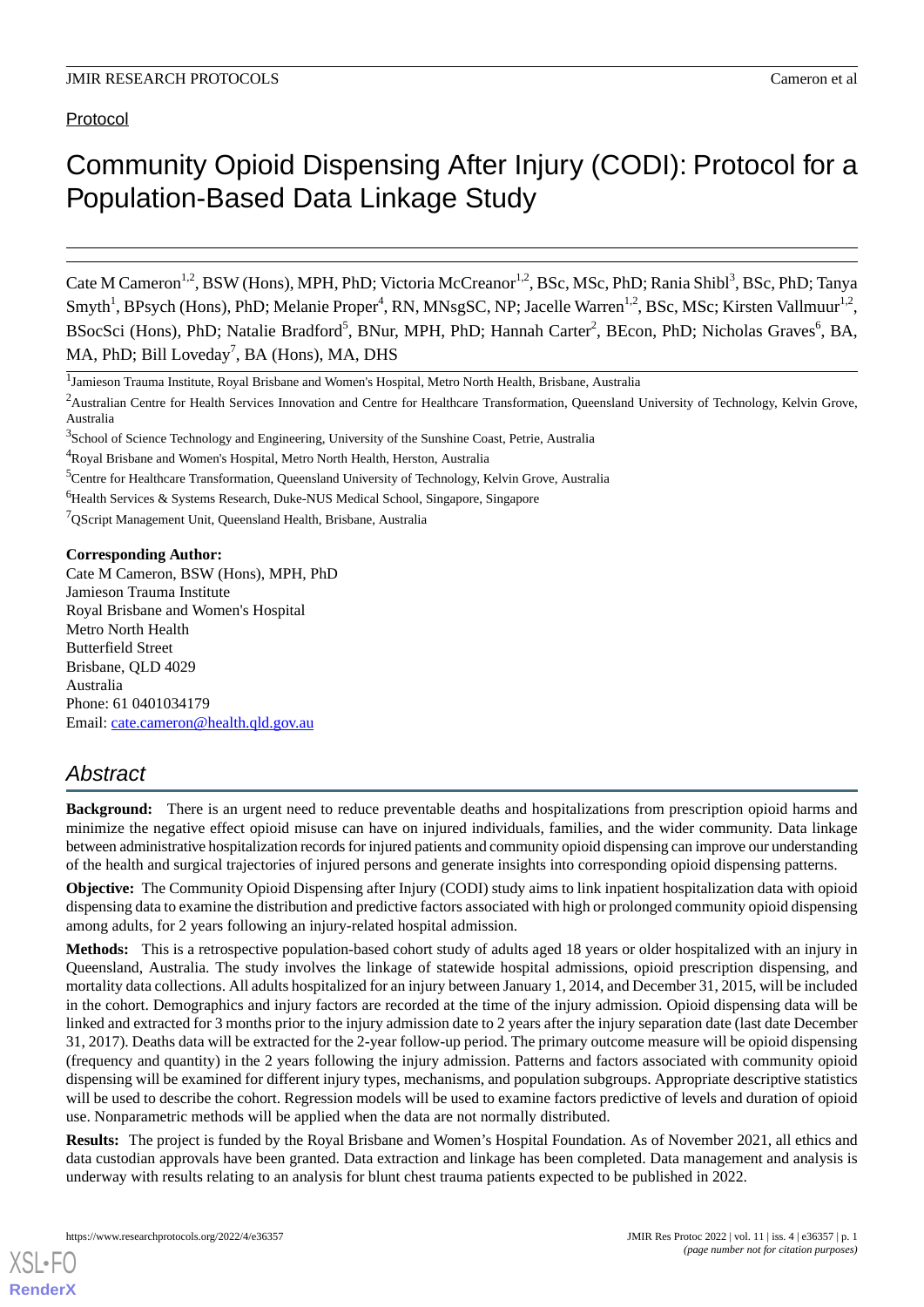**Conclusions:** Little is currently known of the true prevalence or patterns of opioid dispensing following injury across Queensland. This study will provide new insights about factors associated with high and long-term opioid dispensing at a population level. This information is essential to inform targeted public policy and interventions to reduce the risk of prolonged opioid use and dependence for those injured. The novel work undertaken for this project will be vital to planning, delivering, monitoring, and evaluating health care services for those injured. The findings of this study will be used to inform key stakeholders as well as clinicians and pain management services.

#### **International Registered Report Identifier (IRRID):** RR1-10.2196/36357

*(JMIR Res Protoc 2022;11(4):e36357)* doi: [10.2196/36357](http://dx.doi.org/10.2196/36357)

#### **KEYWORDS**

opioids; injury; data linkage; cohort study; outcomes; epidemiology; population-based study; health records

# *Introduction*

Prescription opioids are responsible for a large proportion of the preventable mortality, morbidity, and health care burden in many countries. This is a global and escalating issue. Canada, the United States, and Australia have some of the highest per capita opioid consumption in the world [[1](#page-5-0)[,2](#page-5-1)]. In the United States, overdose deaths involving prescription opioids have significantly increased yearly from 1999 to 2017 and again in 2020 [\[3](#page-5-2)]. In 2020, at least 72% of all overdose deaths involved opioids [[4\]](#page-5-3).

The Australian Institute of Health and Welfare reports that, each day in Australia, there are almost 150 hospitalizations, 14 emergency department presentations, and 3 deaths involving harm from pharmaceutical opioids [\[2](#page-5-1),[5\]](#page-5-4). In Australia, there has been a 3-fold rise in deaths with opioids present from 2010 to 2019 [[6](#page-5-5)]. In 2018, opioid deaths accounted for 64.5% of all drug-induced deaths in Australia [\[7](#page-5-6)]. While opioids are commonly prescribed to injured patients to treat pain, their continued use can be controversial as taking opioids for longer periods of time or in higher doses can increase the risk of addiction, overdose, and death [[8\]](#page-5-7). Characteristics of initial opioid prescription including higher dosage, long-acting opioids, and duration of prescription [\[9](#page-5-8),[10\]](#page-5-9), as well as individual patient characteristics such as anxiety, prior opioid exposure [[11\]](#page-5-10), and higher self-reported levels of pain [\[12](#page-5-11)], are associated with long-term opioid use. There is an urgent need to reduce these preventable hospitalizations and deaths and the negative effect they have on injured individuals, families, health care providers, and the wider community.

Data linkage between administrative hospitalization records for injured patients and community opioid dispensing provides an important opportunity to improve our understanding of opioid use and inform opioid use reduction and harm minimization measures. Through data linkage, we can map patterns and identify demographic and health predictors of high or long-term opioid dispensing and evaluate the feasibility of routine linking of hospital data into existing regulatory prescription medicine monitoring processes. In a new and unique contribution to this field of research, our study will link inpatient hospitalization data with community opioid dispensing data to examine community opioid dispensing among adults for 2 years following an injury-related hospital admission in Queensland, Australia. These data are vital to planning, delivering, monitoring, and evaluating health care services and are essential

to inform targeted public interventions to reduce the risk of prolonged opioid use and dependence for those injured.

The overall study objective is to examine the distribution and predictive factors associated with high or prolonged community opioid dispensing among adults for 2 years following an injury-related hospital admission in Queensland. The specific aims are as follows: (1) determine the prevalence of community opioid dispensing following injury-related hospitalizations in Queensland; (2) examine the patterns of community opioid dispensing during the 2 years following an injury-related hospital admission among adults, in terms of frequency, quantity, time post injury, and geographic distribution, as well as for different injury types, injury mechanisms, and population subgroups; and (3) identify predictors of high-level and long-term community opioid dispensing in adults following an injury-related hospital admission, for different injury types, mechanisms, and population subgroups.

# *Methods*

#### **Study Design**

This is a retrospective population-based cohort study of adults aged 18 years or older hospitalized with an injury in Queensland, Australia, using linkage of statewide hospital admissions, community opioid dispensing, and mortality data collections. We anticipate there will be approximately 150,000 patients included in the analyses.

#### **Study Population**

Queensland is a large state in Northeastern Australia covering an area of  $1,852,642 \text{ km}^2$ , with a total population of 5.2 million people in 2021 [\[13](#page-5-12)]. Injured patients often must travel large distances to specialist trauma care, and for rehabilitation and follow-up with pain management services.

#### **Data Sources and Linkage**

This study will link and analyze data extracted from three Queensland data collections, which are as follows: (1) admitted patient data from the Queensland Hospital Admitted Patients Data Collection (QHAPDC), (2) community opioid prescription and dispensing data from the Queensland Monitoring of Drugs of Dependence System (MODDS), and (3) Queensland Deaths data, from the Registry of Births, Deaths, and Marriages (BDM). At the date of the data request, the most recent data available for linkage were up to and including December 31, 2017.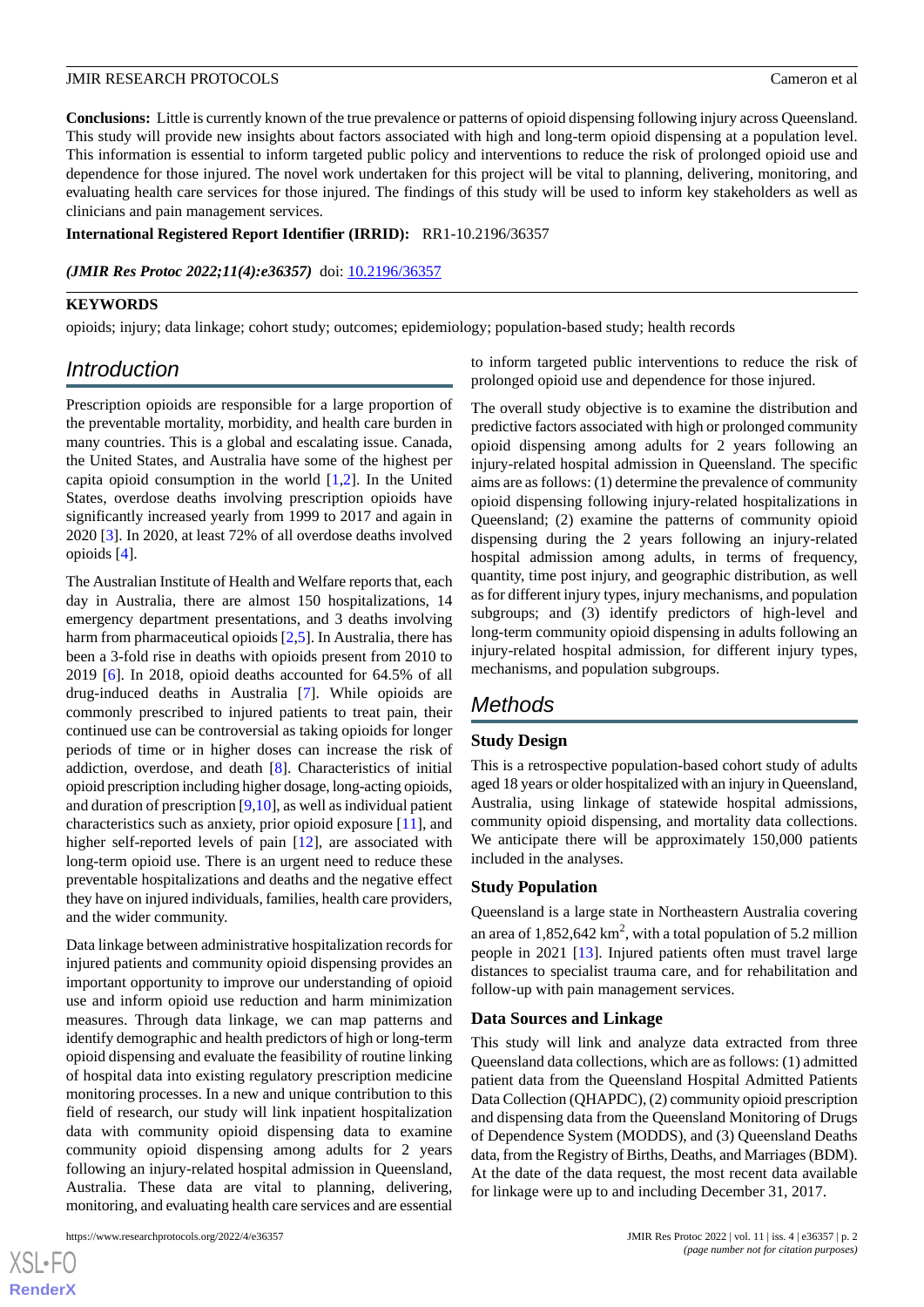Linkage will be undertaken by the Statistical Services Branch within Queensland Health, which enables linkage services to be conducted in a secure environment, ensuring compliance with strict security, privacy, and confidentiality requirements [[14\]](#page-5-13). Using their Master Linkage File, individuals are matched across multiple health-related data collections and registries in Queensland using probabilistic and deterministic techniques followed by clerical review to manually inspect uncertain matches in probabilistic linkage [[14\]](#page-5-13). Each person is then assigned a unique patient ID, which is appended to each data set to aid in ongoing linkage.

The MODDS data collection system has never been used for any record linkage before. Statistical Services Branch will undertake the new linkage of MODDS using the abovementioned principles. Once the data linkage has been completed, the Master Linkage File will be able to use the appended unique patient IDs in the MODDS database to enable future research to be streamlined. However, a new real time online prescription monitoring system (QScript) was introduced in Queensland in 2021 and will contain the prescription monitoring data moving forward [\[15](#page-5-14)].

All adults hospitalized for an injury in Queensland, between January 1, 2014, and December 31, 2015, will be included in the cohort [\(Figure 1\)](#page-2-0). The first injury-related hospital admission meeting the specified inclusion criteria described below will be identified as the "index injury admission." Admission to hospital for any cause will be extracted for 2 years following the index injury separation (discharge) date. Opioid dispensing data for each injured person will be linked and extracted for the period 3 months prior to the index injury admission date through to 2 years following the index injury separation date. Deaths data will be linked and extracted for the 2-year follow-up period. The study covers a maximum period from October 1, 2013, to December 31, 2017.

<span id="page-2-0"></span>**Figure 1.** Community Opioid Dispensing After Injury (CODI) study design and data sources. ICD: International Classification of Diseases; MODDS: Monitoring of Drugs Dependence System; Q-BDM: Queensland Births, Deaths, and Marriages; QHAPDC: Queensland Hospital Admitted Patient Data Collection.



# **Hospital Admission Data: QHAPDC**

Information collected on hospital admissions from the QHAPDC will include the hospital type (public or private) and health service area location; patient demographic details including age, sex, Aboriginal and/or Torres Strait Islander status, and area of residence. Patient admission details will include admission date, discharge date, care type, funding source, as well as International Classification of Diseases,  $10^{th}$  Revision, Australian Modification (ICD-10-AM) diagnosis codes, Australian Classification of Health Interventions procedural codes, length of stay in an intensive care unit, and separation destination.

# **Community Opioid Dispensing Data: MODDS**

Community opioids dispensed for the cohort will be extracted from the MODDS data collection system. Medicines and poisons are classified into schedules according to the level of regulatory control over the availability of the medicine or poison required to protect public health and safety [\[16](#page-5-15)]. Opioids are included under Schedule 8 and are subject to monitoring in Queensland [[16](#page-5-15)[,17](#page-5-16)]. Schedule 8 are controlled drugs and are the highest level of control for prescription medicines.

Information extracted from the MODDS database will include the prescribed drug name, formulation, quantity prescribed, as well as prescribing and dispensing dates. Postcode of prescribing

[XSL](http://www.w3.org/Style/XSL)•FO **[RenderX](http://www.renderx.com/)**

doctor and dispensing pharmacy will also be obtained for geographic analysis. The MODDS database also includes a classification code based on confirmed diagnosis of drug dependence or notifications of long-term treatment, which will also be extracted alongside prescription data.

# **Mortality Data: Registry of Births, Deaths, and Marriages (BDM)**

Mortality data for the injured cohort will be extracted from Queensland BDM including dates and cause of death. While the date of death is available in near real time, International Classification of Diseases (ICD)-coded cause of death is only available to Queensland Health when it has been processed by the Australian Bureau of Statistics. Coded cause of death data can take several years to become available, and until that time the cause of death is uncoded, but date of death is available.

# **Cohort Inclusion and Exclusion Criteria**

The cohort will be identified from QHAPDC. Subjects will be included if they meet all the following criteria: aged 18 years and over; admitted to any Queensland hospital for injury-related acute care between January 1, 2014, and December 31, 2015 (all public and private hospitals will be included); and had a principal diagnosis from ICD-10-AM codes, S00-T98.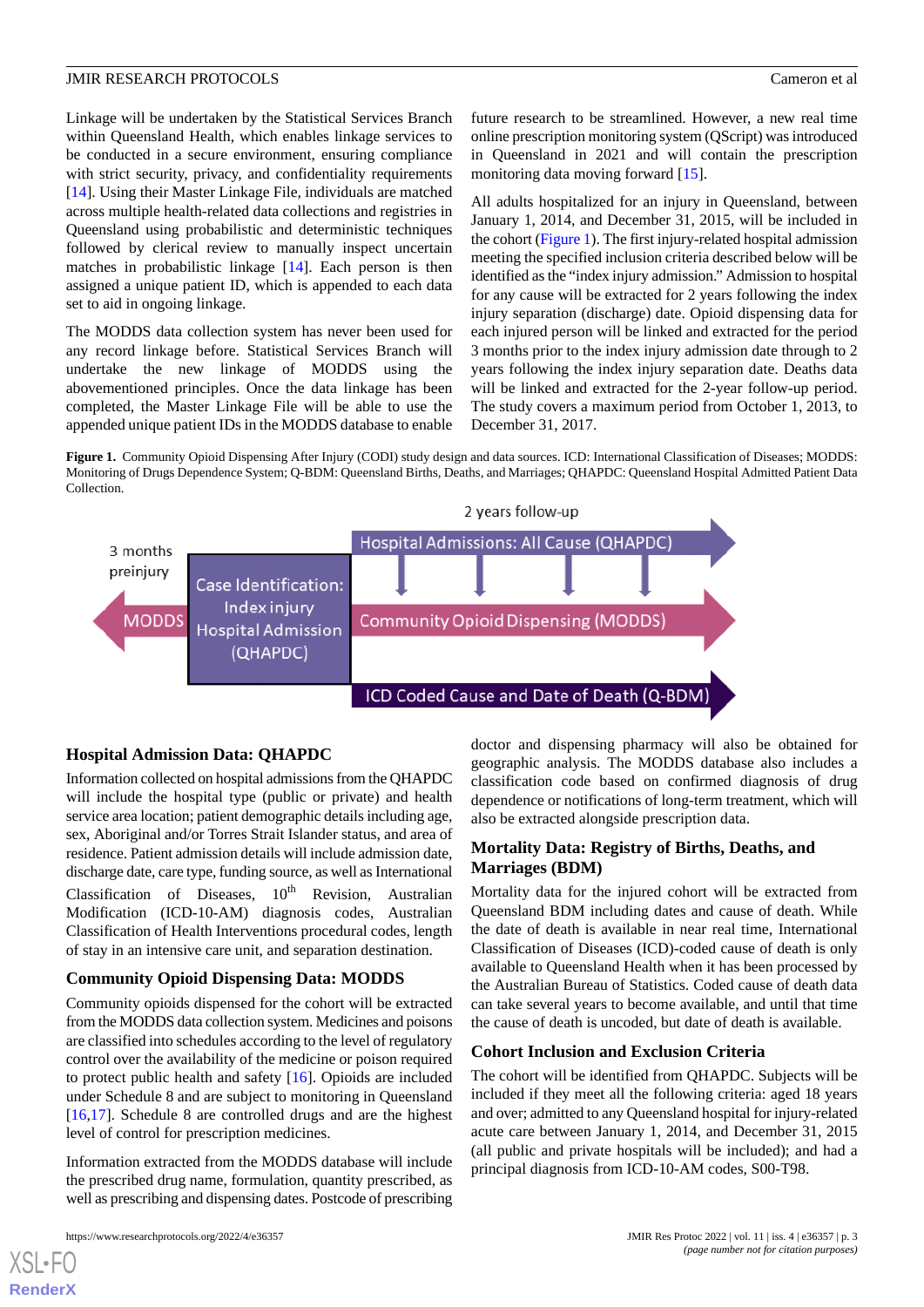After extraction, cohort subjects will be excluded from the analysis if their place of residence is outside Queensland, or they died during index injury admission. Non-Queensland residents would be lost to follow-up because our data are for Queensland only, and patients dying in hospital will not have subsequent prescriptions.

#### **Data Management and Classifications**

#### *Admitted Patient Data*

It is possible for an individual to have multiple related or unrelated hospital admissions over the study period, so data sequencing logic is needed to distinguish records as (1) part of the same hospitalization (eg, a transfer); (2) a readmission or follow-up care related to the original index injury; (3) a new injury; or (4) a hospital admission for a reason other than injury. The study will apply data sequencing principles, logic, and definitions developed by Vallmuur et al [\[18](#page-5-17)], who use coded diagnoses, external causes, admission and discharge dates, transfer, and care type codes to distinguish between these records.

### *International Classification of Injury Severity Score (ICISS)*

Injury severity for the index injury admission will be estimated using the International Classification of Injury Severity Score (ICISS), which is an ICD-based injury severity measure [[19\]](#page-5-18). The ICISS is derived for each injured subject in the cohort by multiplying the probability of inpatient survival (ie, survival risk ratio) for each injury diagnosis (primary and all other diagnoses for the index injury admission). Using previously calculated survival risk ratios for Australia and New Zealand, ICISS can also be categorized into three severity categories: minor (≥0.99), moderate (>0.914 to <0.99), or serious (≤0.941) [[20\]](#page-6-0).

#### *Accessibility/Remoteness Index of Australia*

A measure of geographic remoteness is assigned to each subject in QHAPDC using their place of residence, mapped to the Accessibility/Remoteness Index of Australia [[21\]](#page-6-1). Geographic areas are coded based on their road distance to service centers. Remoteness areas are classified as Major Cities, Inner Regional, Outer Regional, Remote, and Very Remote.

#### *Socio-Economic Indexes for Areas (SEIFA)*

A measure of socioeconomic status is assigned to each subject in QHAPDC using their place of residence and the Socio-Economic Indexes for Areas (SEIFA), developed by the Australian Bureau of Statistics [[22\]](#page-6-2). SEIFA ranks areas in Australia according to relative socioeconomic advantage and disadvantage. The indices are based on information from the National five-yearly Census. In QHAPDC, SEIFA deciles are ranked from 1st decile for least advantaged through to the 10th decile for most advantaged.

#### **Opioid Data**

 $XS$ -FO **[RenderX](http://www.renderx.com/)**

To enable comparisons across opioid prescriptions of different types, formulations, and strengths, prescription data will be converted to oral morphine equivalents (OME). The OME of a drug is the dose of oral morphine that would produce the same

level of pain relief. OME is the preferred method for analysis of opioid use for research purposes because it adjusts for the difference in potency across available types and formulations of opioids, via conversion factors [\[2](#page-5-1)]. The conversion factors available from the Australian and New Zealand College of Anaesthetists Faculty of Pain Medicine will be used for this study [\[23](#page-6-3)].

#### **Person-Years at Risk**

A study end date will be created for all individuals in the cohort. The end date will be either the registered date of death, or if no death record exists, an individual will be deemed alive and therefore censored at the end of their 2-year follow-up period. Person-years at risk during the study period will be calculated individually as the time between the index injury separation date and the study end date.

#### **Ethics Approval**

Ethics approval and a waiver of consent was obtained from the Royal Brisbane and Women's Hospital Human Research Ethics Committee (HREC/2018/QRBW/48236). Additional approval was obtained for the release of confidential information for the purposes of research under the provision of Section 280 of Public Health Act 2005, Queensland (QCOS/033343/RD007954). As part of this Public Health Act application, the data custodians of each data source (QHAPDC, MODDS, and BDM) were required to provide authorization for use of the data source. No patients, prescribers, or dispensers of opioids will be identifiable in this study, and only nonidentifiable data will be obtained.

#### **Analysis Plan**

Data analyses will be conducted using SAS 9.4 (SAS Institute). Appropriate descriptive statistics (frequencies, percentages, means, medians, standard deviations, and interquartile ranges) will be used to describe the injured cohort in terms of demographics, distribution of injury types, and mechanisms. Demographic and injury factors will be based on the characteristics recorded at the time of the index injury admission. Parametric and nonparametric tests will be used depending on the normality of the data.

While there are no agreed clinical guidelines for classifying opioid misuse, consideration will be given to classification of levels of opioid use based on total OMEs and duration or frequency of dispensing, informed by a review of the literature and applied consistently across the cohort. Regression models to examine demographic and abovementioned admitted patient factors predictive of levels and duration of opioid use will be applied. The opioid dispensing outcome data is not expected to be normally distributed. Logistic regression will be used for binary outcomes (eg, prolonged opioid use, yes/no), and either Poisson or Negative Binomial regression for counts of scripts and total OMEs, with an exposure time offset based on individual person-years at risk. Multinomial logistic regression will be used to examine opioid dispensing patterns, dependent on data and model parameters.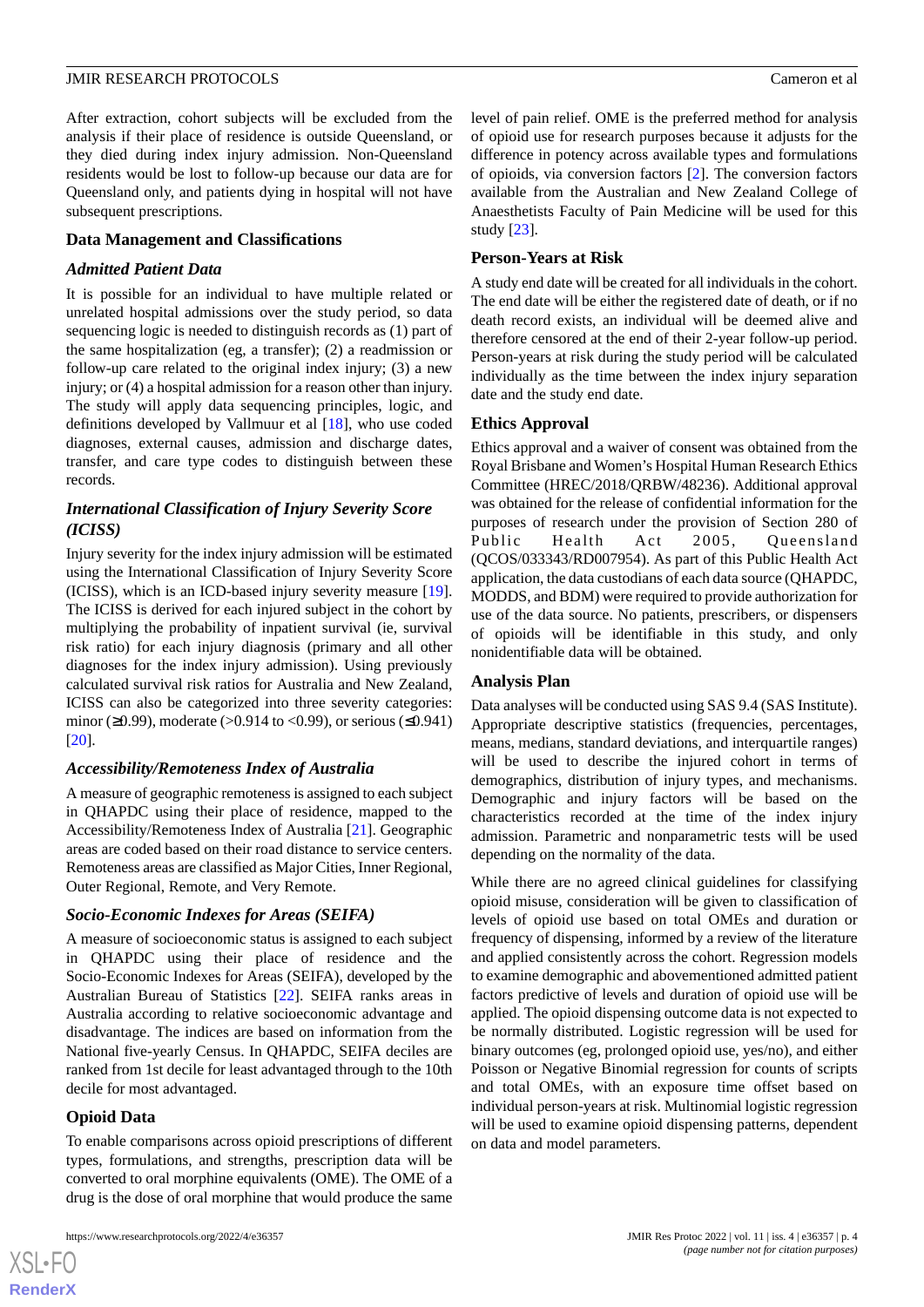# *Results*

As of November 2021, all ethics and data custodian approvals for the study have been granted. This included approval under the Queensland Public Health Act 2005 for the release of patient information. Data extraction and linkage has been completed by the Statistical Services Branch. Deidentified data have been provided to the research team. Data management and analysis is underway. The first results relating to an analysis of opioid dispensing patterns following blunt chest trauma are expected to be published in 2022, with subsequent papers planned.

# *Discussion*

#### **Findings**

Little is currently known of the true prevalence or patterns of opioid dispensing following injury in Queensland. While we know there is a significant escalation in opioid dispensing in Australia and worldwide [\[24](#page-6-4),[25\]](#page-6-5), we do not know if there is an escalation for injured persons, or the demographic, injury, and health factors that may contribute to high or long-term use, or how frequently this occurs. Information about patterns of prescription opioid use beyond the acute in-hospital phase following injury is needed to inform policies and to enable targeted interventions to address pain management and reduce harmful opioid use.

The data in MODDS provide information on all public and private opioid dispensing in the community across the state. It will show frequency and quantity of dispensing and duration. However, there is no health information in MODDS around the circumstances for prescribing. Understanding the health circumstances for opioid prescribing is important for appropriate interpretation of individual opioid use. Many people who are hospitalized for an injury experience repeat admissions in the months or years following the injury, which may include multiple surgical procedures that can be planned or unplanned [[26](#page-6-6)[,27](#page-6-7)], all of which may necessitate intervals of opioid analgesia. Additionally, independent health conditions may develop (eg, cancer) that also warrant opioid analgesia and need to be identified to avoid attributing opioid patterns to the injury event, rather than other comorbidities. Thus, linking all-cause hospitalization data longitudinally can help to better map the health and surgical trajectories of injured persons and provide insights to the corresponding opioid dispensing patterns during the same period.

No previous research projects have linked to the MODDS data set. Without this data linkage, the new information generated in this project would require a lengthy, costly, and logistically challenging prospective cohort study, individually following up thousands of injured people in Queensland over several years. The most recent data available for linkage at the time of the current study data requests were December 31, 2017. Since that time, there have been more proactive strategies for opioid stewardship at varying stages of implementation in many countries, including Queensland, Australia [\[28](#page-6-8)]. Such strategies are aimed to reduce prescribing and provide alternative pain management and monitoring for patients. While this study will provide important information for a particular point in time, it

will be important to revisit similar data systems beyond the time period of this study for surveillance purposes to identify any changes in long-term trajectories of opioid dispensing for injured populations. The Opioid Advisory Committee of Queensland will provide expert guidance on the data interpretation, which will be an invaluable additional external review process.

#### **Limitations**

This is a retrospective observational study and will be limited to interpretations of association rather than causation. The data will be drawn from a defined period, and it will not be known if other societal factors or changes in the broader context of opioid prescribing in the same period may have influenced the results. The study sample is limited to persons hospitalized in Queensland; it will capture public and private hospitals but will not include injury-related presentations to emergency departments if patients are not admitted to the hospital, or injuries seen by general practitioners or community medical clinics.

There is no measure of pain severity in administrative patient data collections, and it will not be known if the opioid medications dispensed were administered in the prescribed manner by the person prescribed to. However, the data collection is statewide, and small sample deviations are unlikely to substantially affect population outcomes. Our data will not include some codeine-containing products that were available over the counter (Schedule 3) prior to 2018, or those in Schedule 4. All codeine preparations are now only either Schedule 4 or 8 medicines, and under new regulatory arrangements, are now included in prescription monitoring systems [[25,](#page-6-5)[29](#page-6-9)].

The linkage will not include hospitalization data prior to the study period, and therefore some people may have experienced prior injuries or previous hospital admissions that may have influenced opioid dispensing and will not be captured in the study. However, ongoing health issues are likely to be identified in the hospitalization database across the study period via primary and other diagnostic codes.

Although administrative data lack complex details on individual risk factors, they enable measurement of health service use longitudinally and comprehensively for the whole cohort. It will not be possible to identify persons who leave the state of Queensland; however, small sample deviations are unlikely to substantially affect population outcomes. While the quality of the Queensland Health linkage and data is considered high and manual clerical reviews are conducted, probabilistic and deterministic record linkage will always result in some false matches and mismatches; thus, the potential for error must be recognized [\[14](#page-5-13)].

#### **Conclusion**

This study will provide a comprehensive statewide profile of opioid dispensing for 2 years following an injury-related hospitalization. It will provide new insights about factors associated with high or long-term opioid dispensing, including patient demographics, injury types, injury causes and severity, as well as comorbidities and subsequent admissions and procedures. This information will aid planning and monitoring health care service provision and inform harm reduction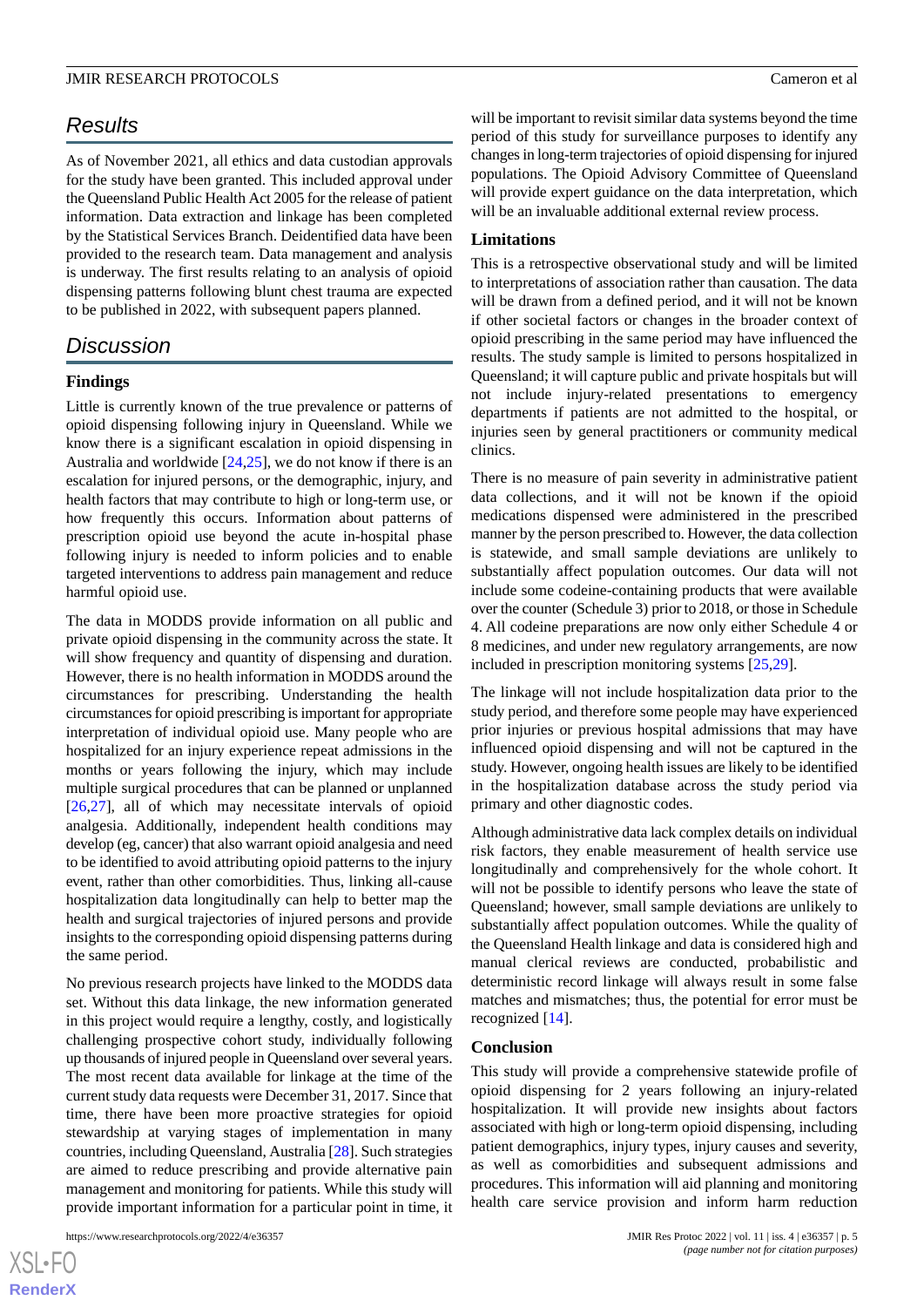interventions for injured Queenslanders. This study will also inform the potential for routinely incorporating additional health data into the newly implemented real time monitored drug

reporting system in Queensland to identify opportunities to reduce preventable mortality and morbidity.

### **Acknowledgments**

This study was supported by a Royal Brisbane and Women's Hospital Foundation Grant. Thanks to the Statistical Services Branch at Queensland Health for the months and months of staff time and dedication to conducting this new data linkage and ensuring the highest quality processes. The authors would also like to acknowledge and thank Associate Professor Silvia Manzanero for her tireless research, ethics, and governance assistance and overall support in the conduct of this study.

### **Conflicts of Interest**

None declared.

#### <span id="page-5-0"></span>**References**

- <span id="page-5-1"></span>1. Hastie BA, Gilson AM, Maurer MA, Cleary JF. An examination of global and regional opioid consumption trends 1980-2011. J Pain Palliat Care Pharmacother 2014 Sep;28(3):259-275. [doi: [10.3109/15360288.2014.941132](http://dx.doi.org/10.3109/15360288.2014.941132)] [Medline: [25136898\]](http://www.ncbi.nlm.nih.gov/entrez/query.fcgi?cmd=Retrieve&db=PubMed&list_uids=25136898&dopt=Abstract)
- <span id="page-5-2"></span>2. Opioid harm in Australia and comparisons between Australia and Canada. Australian Institute of Health and Welfare. 2018. URL: <https://www.aihw.gov.au/getmedia/605a6cf8-6e53-488e-ac6e-925e9086df33/aihw-hse-210.pdf.aspx?inline=true> [accessed 2022-02-10]
- <span id="page-5-4"></span><span id="page-5-3"></span>3. Overdose Death Rates. National Institutes on Drug Abuse. URL: [https://nida.nih.gov/drug-topics/trends-statistics/](https://nida.nih.gov/drug-topics/trends-statistics/overdose-death-rates) [overdose-death-rates](https://nida.nih.gov/drug-topics/trends-statistics/overdose-death-rates) [accessed 2022-02-17]
- 4. Drug Overdose Death Rates. National Center for Drug Abuse Statistics. URL: [http://drugabusestatistics.org/](http://drugabusestatistics.org/drug-overdose-deaths) [drug-overdose-deaths](http://drugabusestatistics.org/drug-overdose-deaths) [accessed 2022-02-17]
- <span id="page-5-5"></span>5. Addressing prescription opioid use and misuse in Australia: Regulatory Impact Self-Assessment Report. Therapeutic Goods Administration. 2019. URL: [https://www.tga.gov.au/sites/default/files/](https://www.tga.gov.au/sites/default/files/addressing-prescription-opioid-use-and-misuse-australia.pdf) [addressing-prescription-opioid-use-and-misuse-australia.pdf](https://www.tga.gov.au/sites/default/files/addressing-prescription-opioid-use-and-misuse-australia.pdf) [accessed 2022-02-10]
- <span id="page-5-7"></span><span id="page-5-6"></span>6. Australian Institute on Health and Welfare. 2021. URL: [https://www.aihw.gov.au/reports/alcohol/](https://www.aihw.gov.au/reports/alcohol/alcohol-tobacco-other-drugs-australia/contents/introduction) [alcohol-tobacco-other-drugs-australia/contents/introduction](https://www.aihw.gov.au/reports/alcohol/alcohol-tobacco-other-drugs-australia/contents/introduction) [accessed 2022-01-27]
- <span id="page-5-8"></span>7. Causes of Death, Australia. Australian Bureau of Statistics. URL: [https://www.abs.gov.au/statistics/health/causes-death/](https://www.abs.gov.au/statistics/health/causes-death/causes-death-australia) [causes-death-australia](https://www.abs.gov.au/statistics/health/causes-death/causes-death-australia) [accessed 2022-02-15]
- <span id="page-5-9"></span>8. Dowell D, Haegerich TM, Chou R. CDC Guideline for Prescribing Opioids for Chronic Pain--United States, 2016. JAMA 2016 Apr 19;315(15):1624-1645 [\[FREE Full text\]](http://europepmc.org/abstract/MED/26977696) [doi: [10.1001/jama.2016.1464\]](http://dx.doi.org/10.1001/jama.2016.1464) [Medline: [26977696\]](http://www.ncbi.nlm.nih.gov/entrez/query.fcgi?cmd=Retrieve&db=PubMed&list_uids=26977696&dopt=Abstract)
- <span id="page-5-10"></span>9. Shah A, Hayes CJ, Martin BC. Factors Influencing Long-Term Opioid Use Among Opioid Naive Patients: An Examination of Initial Prescription Characteristics and Pain Etiologies. J Pain 2017 Nov;18(11):1374-1383 [[FREE Full text](http://europepmc.org/abstract/MED/28711636)] [doi: [10.1016/j.jpain.2017.06.010\]](http://dx.doi.org/10.1016/j.jpain.2017.06.010) [Medline: [28711636](http://www.ncbi.nlm.nih.gov/entrez/query.fcgi?cmd=Retrieve&db=PubMed&list_uids=28711636&dopt=Abstract)]
- <span id="page-5-11"></span>10. Brat GA, Agniel D, Beam A, Yorkgitis B, Bicket M, Homer M, et al. Postsurgical prescriptions for opioid naive patients and association with overdose and misuse: retrospective cohort study. BMJ 2018 Jan 17;360:j5790 [\[FREE Full text\]](http://www.bmj.com/lookup/pmidlookup?view=long&pmid=29343479) [doi: [10.1136/bmj.j5790\]](http://dx.doi.org/10.1136/bmj.j5790) [Medline: [29343479](http://www.ncbi.nlm.nih.gov/entrez/query.fcgi?cmd=Retrieve&db=PubMed&list_uids=29343479&dopt=Abstract)]
- <span id="page-5-12"></span>11. Chaudhary MA, von Keudell A, Bhulani N, de Jager EC, Kwon NK, Koehlmoos T, et al. Prior Prescription Opioid Use and Its Influence on Opioid Requirements After Orthopedic Trauma. J Surg Res 2019 Jun;238:29-34. [doi: [10.1016/j.jss.2019.01.016](http://dx.doi.org/10.1016/j.jss.2019.01.016)] [Medline: [30735963\]](http://www.ncbi.nlm.nih.gov/entrez/query.fcgi?cmd=Retrieve&db=PubMed&list_uids=30735963&dopt=Abstract)
- <span id="page-5-13"></span>12. Stark N, Kerr S, Stevens J. Prevalence and predictors of persistent post-surgical opioid use: a prospective observational cohort study. Anaesth Intensive Care 2017 Nov;45(6):700-706 [[FREE Full text](https://aaic.net.au/PMID/29137580)] [doi: [10.1177/0310057X1704500609](http://dx.doi.org/10.1177/0310057X1704500609)] [Medline: [29137580](http://www.ncbi.nlm.nih.gov/entrez/query.fcgi?cmd=Retrieve&db=PubMed&list_uids=29137580&dopt=Abstract)]
- <span id="page-5-15"></span><span id="page-5-14"></span>13. National, state and territory population. Australian Bureau of Statistics. URL: [https://www.abs.gov.au/statistics/people/](https://www.abs.gov.au/statistics/people/population/national-state-and-territory-population/latest-release#states-and-territories) [population/national-state-and-territory-population/latest-release#states-and-territories](https://www.abs.gov.au/statistics/people/population/national-state-and-territory-population/latest-release#states-and-territories) [accessed 2021-10-17]
- <span id="page-5-16"></span>14. Queensland data linkage framework. Queensland Health. 2021. URL: [https://www.health.qld.gov.au/\\_\\_data/assets/pdf\\_file/](https://www.health.qld.gov.au/__data/assets/pdf_file/0030/150798/qlddatalinkframework.pdf) [0030/150798/qlddatalinkframework.pdf](https://www.health.qld.gov.au/__data/assets/pdf_file/0030/150798/qlddatalinkframework.pdf) [accessed 2021-02-18]
- <span id="page-5-17"></span>15. The QScript system. Queensland Health. URL: [https://www.health.qld.gov.au/clinical-practice/guidelines-procedures/](https://www.health.qld.gov.au/clinical-practice/guidelines-procedures/medicines/real-time-reporting/qscript-system) [medicines/real-time-reporting/qscript-system](https://www.health.qld.gov.au/clinical-practice/guidelines-procedures/medicines/real-time-reporting/qscript-system) [accessed 2021-11-15]
- <span id="page-5-18"></span>16. The Poisons Standard (the SUSMP). Therapeutic Goods Administration. URL: [https://www.tga.gov.au/publication/](https://www.tga.gov.au/publication/poisons-standard-susmp) [poisons-standard-susmp](https://www.tga.gov.au/publication/poisons-standard-susmp) [accessed 2022-02-10]
- 17. Health (Drugs and Poisons) Regulation 1996. Government of Queensland. URL: [https://www.legislation.qld.gov.au/view/](https://www.legislation.qld.gov.au/view/pdf/2017-10-01/sl-1996-0414) [pdf/2017-10-01/sl-1996-0414](https://www.legislation.qld.gov.au/view/pdf/2017-10-01/sl-1996-0414) [accessed 2022-02-10]
- 18. Vallmuur K, McCreanor V, Cameron C, Watson A, Shibl R, Banu S, et al. Three Es of linked injury data: Episodes, Encounters and Events. Inj Prev 2021 Oct;27(5):479-489. [doi: [10.1136/injuryprev-2020-044098](http://dx.doi.org/10.1136/injuryprev-2020-044098)] [Medline: [33910970](http://www.ncbi.nlm.nih.gov/entrez/query.fcgi?cmd=Retrieve&db=PubMed&list_uids=33910970&dopt=Abstract)]
- 19. Osler T, Rutledge R, Deis J, Bedrick E. ICISS: an international classification of disease-9 based injury severity score. J Trauma 1996 Sep;41(3):380-6; discussion 386. [doi: [10.1097/00005373-199609000-00002\]](http://dx.doi.org/10.1097/00005373-199609000-00002) [Medline: [8810953](http://www.ncbi.nlm.nih.gov/entrez/query.fcgi?cmd=Retrieve&db=PubMed&list_uids=8810953&dopt=Abstract)]